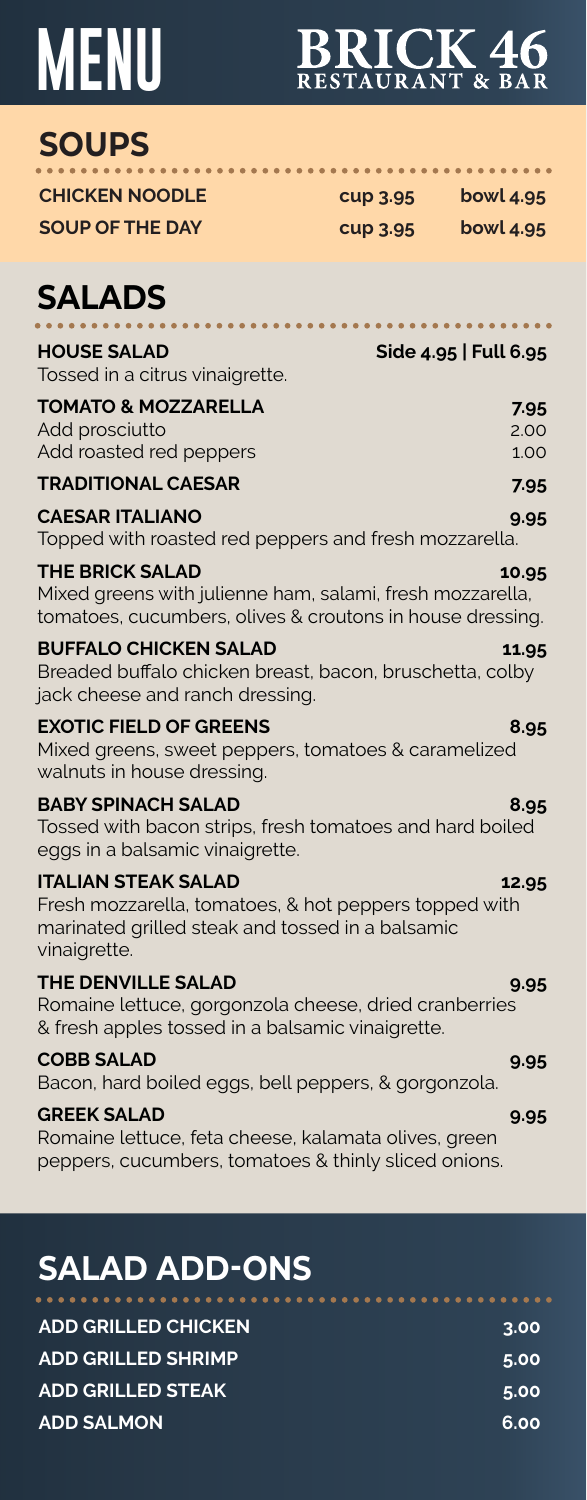## **STARTERS**

| .                                                                                                                                                                                                            |               |
|--------------------------------------------------------------------------------------------------------------------------------------------------------------------------------------------------------------|---------------|
| <b>THE SAMPLER</b><br>Buffalo wings, mozzarella sticks, Brick Its, & onion rings.                                                                                                                            | 13.95         |
| <b>BRICK ITS</b><br>Mini fried meatballs. Served with horseradish honey<br>mustard dipping sauce.                                                                                                            | 7.95          |
| <b>SPEDINI ALLA ROMANO</b><br>Breaded fresh mozzarella and prosciutto. Served in your<br>choice of tomato basil or white wine caper sauce.                                                                   | 9.95          |
| <b>MOZZARELLA STICKS</b><br>Served with marinara sauce.                                                                                                                                                      | 7.95          |
| ANTIPASTO<br>Soppresatta, prosciutto, domestic ham, salami, pepperoni,<br>roasted peppers, fresh mozzarella & sharp provolone.                                                                               | 14.95         |
| <b>CHICKEN FINGERS</b><br>Served with honey mustard sauce.                                                                                                                                                   | 8.95          |
| <b>TRADITIONAL SKINS</b><br>With bacon & cheddar cheese. Served with sour cream.                                                                                                                             | 8.95          |
| <b>CHICKEN QUESADILLA</b><br>Seasoned chicken, onions, colby jack cheese, & tomatoes.<br>Served with sour cream and salsa.                                                                                   | 8.95          |
| <b>WINGS</b><br>Choice of mild, hot, BBQ, or Asian sauce.                                                                                                                                                    | 9.95          |
| <b>BONELESS CHICKEN BITES</b><br>Tossed in your choice of mild, hot, BBQ, or Asian sauce.                                                                                                                    | 9.95          |
| <b>SAUTEED SHRIMP</b><br>Tossed in choice of scampi, Thai chili, BBQ, or buffalo sauce.                                                                                                                      | 9.95          |
| <b>STEAMERS</b><br>Served with drawn butter.                                                                                                                                                                 | 9.95          |
| <b>BRICK NACHOS</b><br>Topped with breaded chicken, diced tomatoes, black<br>olives, fresh mozzarella, pepperoncini peppers, lettuce &<br>Monterey Jack cheese. Served with a side of sour cream &<br>salsa. | 9.95          |
| <b>PIEROGIES</b><br>Tossed in a choice of butter & onion or spicy Thai chili sauce.                                                                                                                          | 8.95          |
| <b>CHICKEN DUMPLINGS</b><br>Fried or steamed.                                                                                                                                                                | 8.95          |
| <b>CHEESESTEAK ROLL</b><br>Served with spicy dipping sauce.                                                                                                                                                  | 9.95          |
| <b>PRINCE EDWARD MUSSELS</b><br>Sauteed in a sweet or spicy tomato basil sauce.                                                                                                                              | 9.95          |
| <b>NEW ZEALAND MUSSELS</b><br>Sauteed in a sweet or spicy tomato basil sauce.                                                                                                                                | 9.95          |
| <b>FRIED CALAMARI</b><br>Traditional<br>Zesty Ginger Hoisino                                                                                                                                                 | 9.95<br>10.95 |
| Sesame Ginger Asian                                                                                                                                                                                          | 10.95         |
| <b>STUFFED MUSHROOMS</b><br>Silver dollar mushroom cans filled with sausage & spinach                                                                                                                        | 8.95          |

Silver dollar mushroom caps filled with sausage & spinach. Topped with melted mozzarella cheese.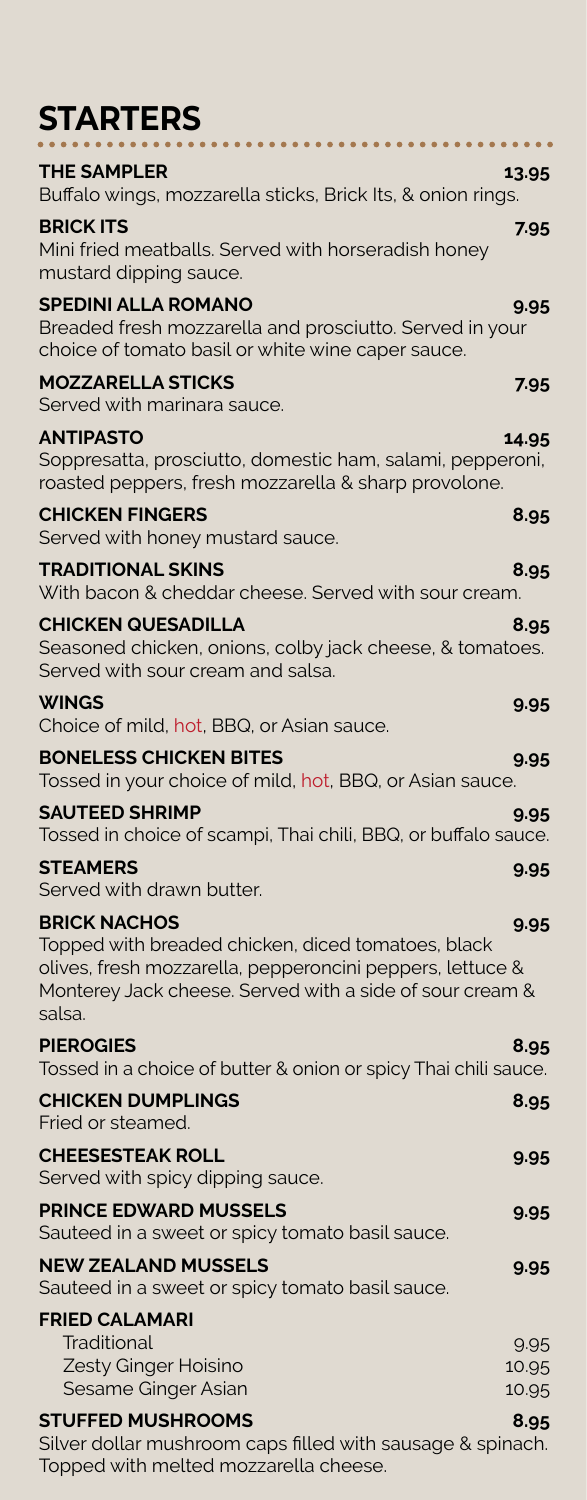**CHECK OUT OUR WEEKLY SPECIALS MENU FOR MORE DELICIOUS OPTIONS**

| WRAPS SERVED WITH CHIPS - SUB FRIES FOR \$2                                                                                              |       |
|------------------------------------------------------------------------------------------------------------------------------------------|-------|
| <b>STEAK WRAP</b><br>Grilled skirt steak, peppers, onions, & melted mozzarella.                                                          | 10.95 |
| <b>BUFFALO CHICKEN WRAP</b><br>Breaded buffalo chicken with shredded cheese, diced<br>tomatoes, lettuce with hot sauce & ranch dressing. | 8.95  |
| <b>THE YO ADRIENNE WRAP</b><br>Spinach, eggplant, red roasted peppers, and fresh<br>mozzarella in a whole wheat wrap.                    | 8.95  |
| <b>CHICKEN CAESAR WRAP</b><br>Grilled chicken & Caesar wrap.                                                                             | 8.95  |
| <b>TURKEY BLT WRAP</b><br>Turkey breast, bacon, lettuce & tomato with ranch<br>dressing.                                                 | 8.95  |

### **BRICK'S PICKS** SERVED WITH FRIES

| <b>ITALIAN HOTDOG</b><br>Two hotdogs, potatoes, onions, & peppers inside our<br>homemade pizza bread. | 9.95                 |
|-------------------------------------------------------------------------------------------------------|----------------------|
| <b>PHILLY CHEESE STEAK</b><br>Loaded with peppers, onions, & American cheese.                         | 9.95                 |
| <b>JERSEY CHEESE STEAK</b><br>Grilled skirt steak, peppers, onions, & melted mozzarella.              | 10.95                |
| <b>BURGER</b><br>Add cheese<br>Add bacon                                                              | 9.95<br>1.00<br>1.00 |

| <b>SANDWICHES</b> SERVED WITH CHIPS | SUB FRIES FOR \$2 m |
|-------------------------------------|---------------------|
| <b>THE ROCKAWAY</b>                 | 8.95                |

Grilled chicken, roasted red peppers and fresh mozzarella on garlic bread.

### **THE BRICK 8.95**

Breaded chicken breast, American cheese, lettuce, tomato, & honey mustard.

### **SAN GENNARO** 10.95

Sopressata, prosciutto, ham, salami, pepperoni, fresh mozzarella, sharp provolone, & sweet peppers.

### **REUBEN 8.95**

Your choice of corn beef, turkey or eggplant served with Swiss cheese, Russian dressing & sauerkraut. Served on rye.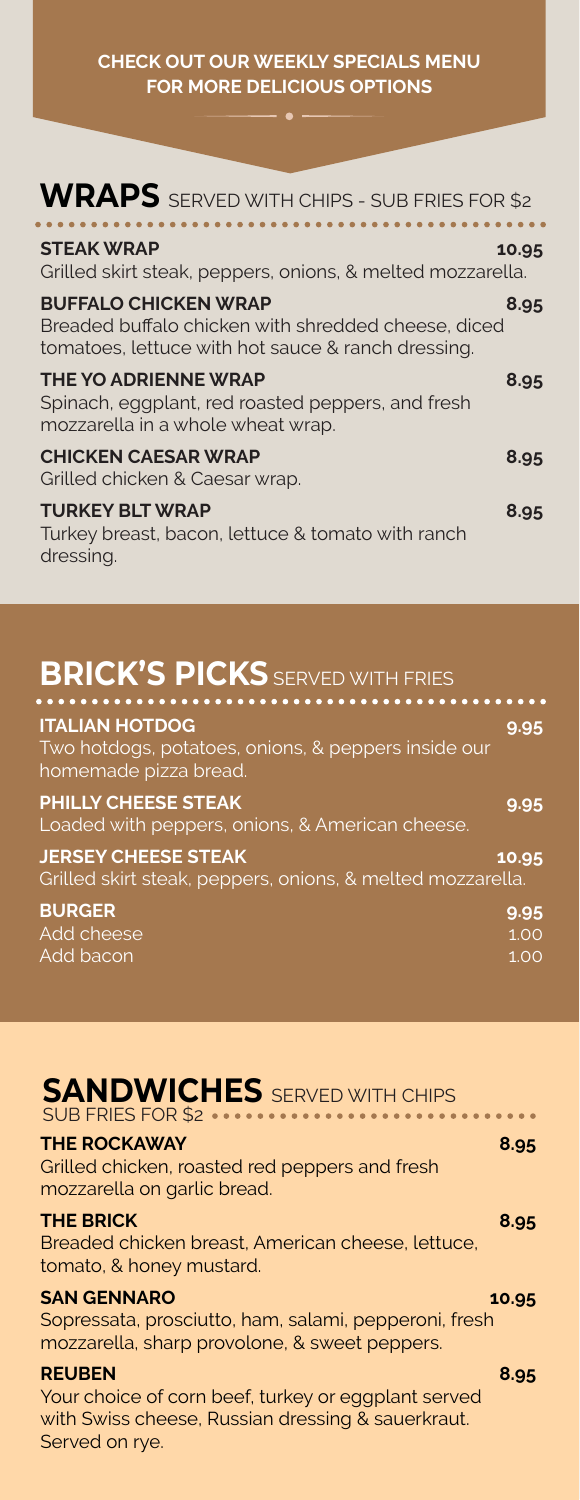| <b>CHICKEN &amp; BROCCOLI RABE</b><br>Grilled chicken, broccoli rabe, & mozzarella. | 9.95 |
|-------------------------------------------------------------------------------------|------|
| <b>BUFFALO CHICKEN</b><br>Breaded buffalo chicken, lettuce, tomato, & blue cheese.  | 9.95 |
| <b>TURKEY CLUB</b><br>Turkey breast, bacon, lettuce, tomato & mayo.                 | 8.95 |
| <b>CHICKEN PARMESAN</b>                                                             | 8.95 |
| <b>EGGPLANT PARMESAN</b>                                                            | 8.95 |
| <b>MEATBALL PARMESAN</b>                                                            | 8.95 |

### **BRICK OVEN PIZZA**

**TOPPINGS:**  $12" - $1$  per topping.  $\boxed{16" = $2$  per topping. (No additional charge after four toppings)

Sausage, meatball, ham, bacon, pepperoni, breaded chicken, extra cheese, mushrooms, fresh mozzarella, broccoli, roasted peppers, green peppers, hot peppers, black olives, onions, diced tomatoes, diced eggplant.

### *12" GLUTEN FREE OR CAULIFLOWER PIZZA AVAILABLE UPON REQUEST FOR \$12.95.*

|                                                                                                        | 12"   | 16"   |
|--------------------------------------------------------------------------------------------------------|-------|-------|
| <b>TRADITIONAL: Homemade dough, tomato</b><br>sauce and cheese.                                        | 8.95  | 12.95 |
| <b>MARGHERITA:</b> Fresh Roma tomatoes with<br>fresh basil and fresh mozzarella.                       | 9.95  | 13.95 |
| <b>WHITE:</b> Ricotta cheese, mozzarella, and<br>broccoli.                                             | 9.95  | 15.95 |
| MEAT LOVER'S: Meatball, sausage & ham.                                                                 | 10.95 | 17.95 |
| <b>BUFFALO CHICKEN:</b> Spicy breaded buffalo<br>chicken, ranch dressing and mozzarella.               | 10.95 | 17.95 |
| <b>CHICKEN RANCH:</b> Breaded chicken, ranch<br>dressing, mozzarella, bacon, red onions<br>and tomato. | 10.95 | 17.95 |
| <b>CHICKEN PESTO: Pesto sauce, mozzarella</b><br>cheese and grilled chicken.                           | 10.95 | 17.95 |
| <b>BBQ CHICKEN PIZZA: Topped with</b><br>mozzarella cheese.                                            | 10.95 | 17.95 |
| <b>CHEESE STEAK:</b> Cheese steak on a specia<br>blend of sauces, topped with american.                | 11.95 | 18.95 |
| <b>SHRIMP SCAMPI: Topped with mozzarella</b><br>cheese.                                                | 11.95 | 18.95 |

### **ENTREES & MORE**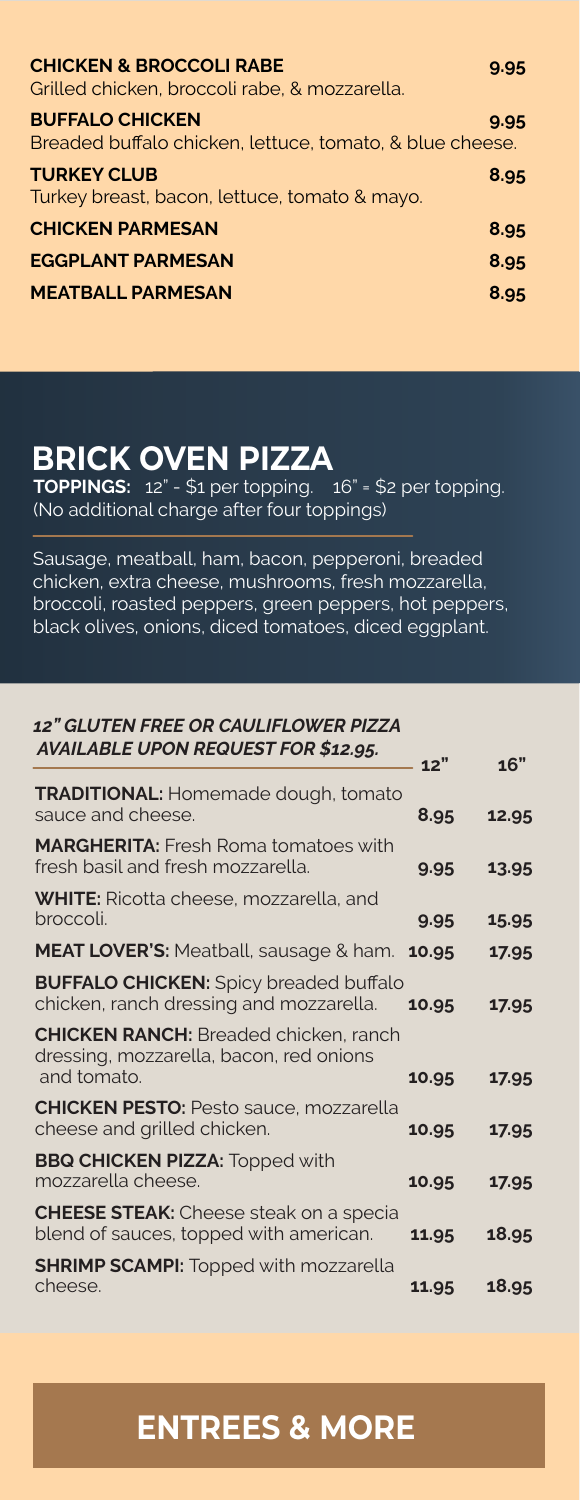| <b>PASTA</b> GLUTEN FREE OPTIONS AVAILABLE                                                                            |       |
|-----------------------------------------------------------------------------------------------------------------------|-------|
| <b>PASTA VODKA</b><br>Add chicken 2.00 Add shrimp 3.00                                                                | 13.95 |
| <b>RIGATONI SALMON</b><br>With diced salmon, tomatoes & peas in vodka sauce.                                          | 14.95 |
| <b>LINGUINI &amp; CLAM SAUCE in red or white.</b>                                                                     | 14.95 |
| <b>PASTA DETARANTO</b><br>Grilled chicken, sundried tomatoes & spinach in garlic oil.                                 | 14.95 |
| <b>RIGATONI BOLOGNESE</b>                                                                                             | 14.95 |
| <b>CAVATELLI WITH MARINARA AND RICOTTA</b>                                                                            | 13.95 |
| <b>CAVATELLI &amp; CHICKEN IN GARLIC AND OIL</b>                                                                      | 15.95 |
| <b>RIGATONI GERARD</b><br>Shrimp, prosciutto & peas in a pink cream sauce.                                            | 15.95 |
| <b>RIGATONI ALL STAR</b><br>Rigatoni, sausage, & spinach in garlic & oil.                                             | 14.95 |
| <b>EGGPLANT PARMESAN</b><br>Served over linguini.                                                                     | 13.95 |
| <b>CHEESE LASAGNA</b>                                                                                                 | 13.95 |
| <b>STUFFED SHELLS</b>                                                                                                 | 11.95 |
| <b>SPAGHETTI &amp; MEATBALLS</b>                                                                                      | 13.95 |
| <b>CHEESE RAVIOLI</b>                                                                                                 | 10.95 |
| <b>MEAT RAVIOLI</b>                                                                                                   | 11.95 |
| <b>TRICIA RAVIOLI</b><br>Cheese ravioli & sun-dried tomatoes covered in melted<br>mozzarella tossed in a vodka sauce. | 13.95 |

### **SPECIALTY ENTREES**

| <b>ZUPPA DE PESCE</b><br>Shrimp, mussels, & clams in a tomato basil sauce.<br>Served over linguini.                                                                                         | 22.95 |
|---------------------------------------------------------------------------------------------------------------------------------------------------------------------------------------------|-------|
| <b>GRILLED SALMON</b><br>Choice of teriyaki or honey mustard salmon.<br>Served with potato & vegetable.                                                                                     | 18.95 |
| <b>SHRIMP ENTRÉE</b><br>Choice of scampi, parmigiana, or fra diavolo over linguini.                                                                                                         | 18.95 |
| <b>BABY BACK RIBS</b><br><b>HALF 13.95</b><br><b>FULL 20.95</b><br>Served with french fries and coleslaw.                                                                                   |       |
| <b>SHRIMP &amp; SKIRT STEAK</b><br>Served with vegetable & potatoes.                                                                                                                        | 19.95 |
| <b>16 OZ SIRLOIN STEAK</b><br>Served with potato & vegetable.                                                                                                                               | 22.95 |
| <b>PORK CHOP MILANO</b><br>Boneless center cut pork chops served with roasted red<br>peppers, prosciutto & fresh mozzarella, topped with roasted<br>garlic sauce over shoe string potatoes. | 17.95 |
| <b>SHRIMP &amp; CHICKEN GERBINO</b><br>Sauteed chicken & shrimp fra diavolo served over spinach                                                                                             | 17.95 |

Sauteed chicken & shrimp fra diavolo served over spinach stated of